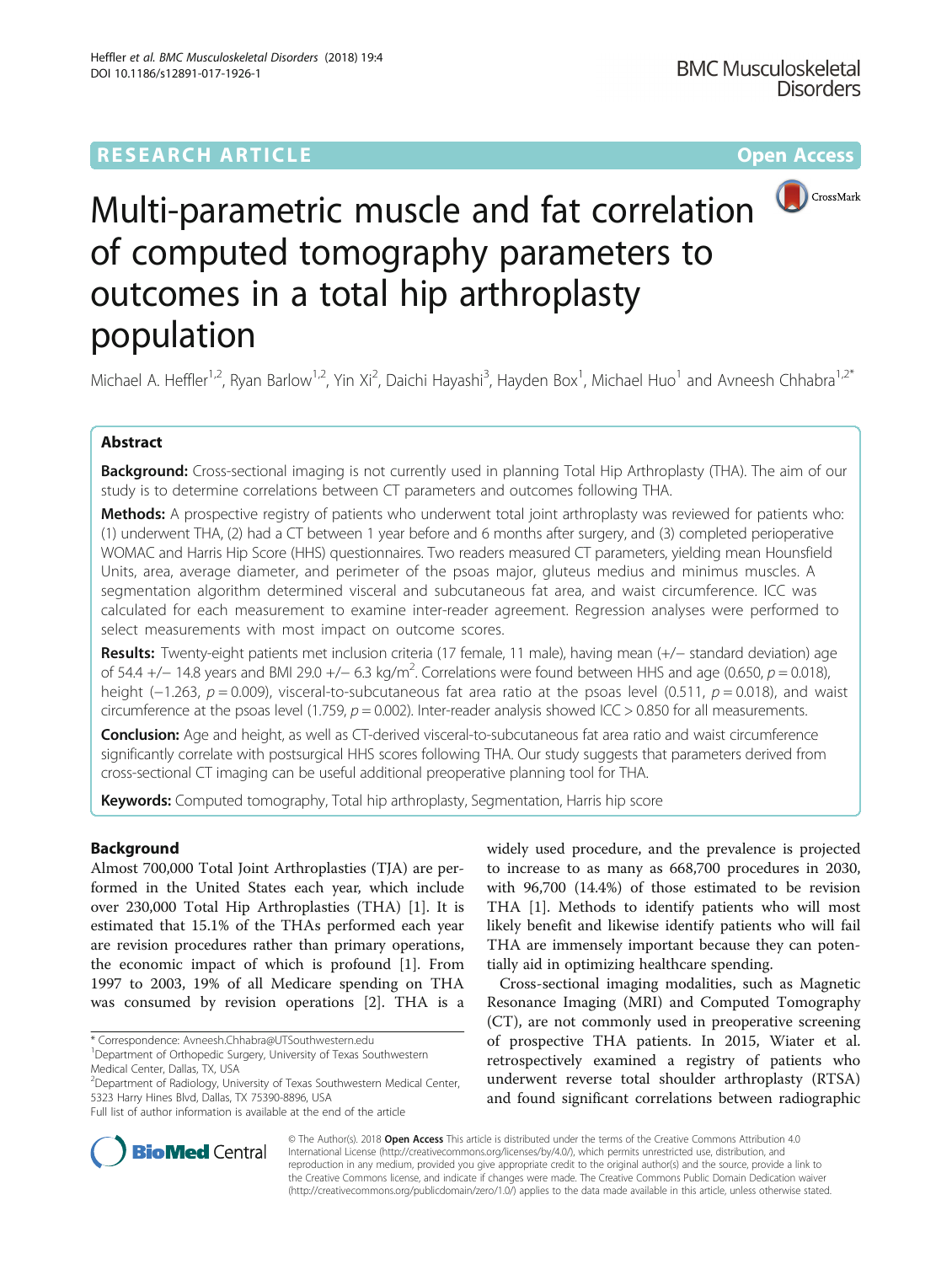parameters from MRI and postoperative outcome assessments [[3\]](#page-5-0).

CT measurement of the psoas major muscle has been used as a surrogate measure of sarcopenia [\[4](#page-5-0)]. It has been shown in some surgical and trauma populations that increased rates of overall morbidity [[4](#page-5-0)–[6\]](#page-5-0), mortality [[7\]](#page-5-0), and decreased quality-of-life [[8\]](#page-5-0) significantly correlate with decreased psoas major area, volume, and density. The gluteal (abductor) muscles are considered highly important for overall hip function, especially for function after THA [[9](#page-5-0)]. Due to superior soft tissue contrast and spatial resolution, CT examination of the pelvis can be used to evaluate both the abductor and psoas major muscle groups. In addition, evaluation of muscle size, muscle density, and fat segmentation with an analysis of fat fractions can be performed using independent software in a reproducible fashion.

Overall, there is a knowledge gap as to how these CT parameters ultimately can be related to outcomes of THA. No previous study has evaluated multicompartment tissue analysis in the same setting and its relationship to outcomes of THA. The aim of our exploratory study was therefore to determine correlations between CT parameters and outcomes following THA.

## Methods

## Subjects

Patients were selected from a prospectively constructed registry of TJA patients at our institution. A retrospective review of this registry was performed under a HIPPA waiver and as part of an Institutional Review Board-approved study. This review yielded 802 TJA patients, 318 of whom underwent THA between 2006 and 2014.

At their initial visit, 6 months postoperatively, and 12 months postoperatively, THA patients completed the Western Ontario and McMaster Universities Osteoarthritis Index (WOMAC) Hip Score and Harris Hip Score (HHS) questionnaires in addition to normal follow-up.

We included patients who [[1\]](#page-5-0): underwent THA [\[2](#page-5-0)], had a pelvic CT study performed for any reason in the time 1 year before or 6 months after the surgery, and [\[3](#page-5-0)] completed at least one set of postoperative questionnaires in addition to the initial visit questionnaires.

## Image analysis and reader training

All CT images were reconstructed as 3 mm slices in a soft tissue window for evaluation. Images were processed using an independent software program, Aquarius intuition (TeraRecon, Foster City, CA).

Two second-year medical students (MH, RB) served as readers, and independently measured parameters at two levels. Each reader was trained by a board-certified, fellowship trained radiologist (AC) to identify and analyze defined slices and measure selected regions of interest

(ROIs) (See Slice and ROI Selection). This training consisted of two sessions, each two-hours in length, where the readers were taught to identify the defined slices and measure the selected ROIs on CT images from non-study patients. Readers then practiced this workflow under the supervision of the radiologist.

Additionally, 10% of the study sample (3 CTs) were used as a training set. These images were measured by the two readers using separate but identical workstations, working simultaneously and cooperatively to ensure a standardized workflow. Subsequently, the readers collected measurements using identical workstations, independent of one another on the remaining 90%, such that each CT was eventually measured twice, once by each reader.

## Slice and ROI selection

Two slices of interest were defined, and on each slice ROIs were selected. The psoas slice was defined as the first axial slice superior to the sacroiliac joint, but which does not visualize the sacroiliac joint (Fig. [1a and b](#page-2-0)). The ROIs on the psoas slice included the psoas major muscles, both ipsilateral and contralateral to surgery. These muscles were selected as ROIs because cross-sectional psoas area measured from axial CT has been used as a marker for core muscle mass and sarcopenia, and has been shown to be correlated with postoperative functional outcomes after THA [\[4](#page-5-0), [10](#page-5-0)]. The gluteal slice was defined as the axial slice demonstrating fully open S1 anterior foramina (Fig. [1c and d\)](#page-2-0). The ROIs on the gluteal slice included the gluteus medius-minimus complex, again ipsilateral and contralateral to surgery. These muscles were identified as ROIs because they contribute to the overall musculature surrounding the hip and gluteus medius atrophy has been found to predict limping after THA at 6 months postoperatively [[9,](#page-5-0) [11\]](#page-6-0).

## Measurement of ROIs

On the psoas slice, three functions were performed: measurement of the psoas major ROI ipsilateral and contralateral to surgery and an automated fat-analysis segmentation algorithm. On the gluteal slice, three functions were performed: measurement of the gluteus medius-minimus ROI ipsilateral and contralateral to surgery and the same fatanalysis segmentation algorithm.

Measurement of each muscle was accomplished by manually constructing a polygon around the indicated muscle, yielding four parameters: mean Hounsfield units (Mean), cross-sectional area (Area), mean diameter (Diameter), and Circumference (Fig. [1a and c](#page-2-0)).

The fat-analysis segmentation algorithm also yielded four parameters: visceral fat area, subcutaneous fat area, ratio of visceral fat to total fat areas (Area Ratio, i.e. visceral fat area divided by the sum of visceral fat and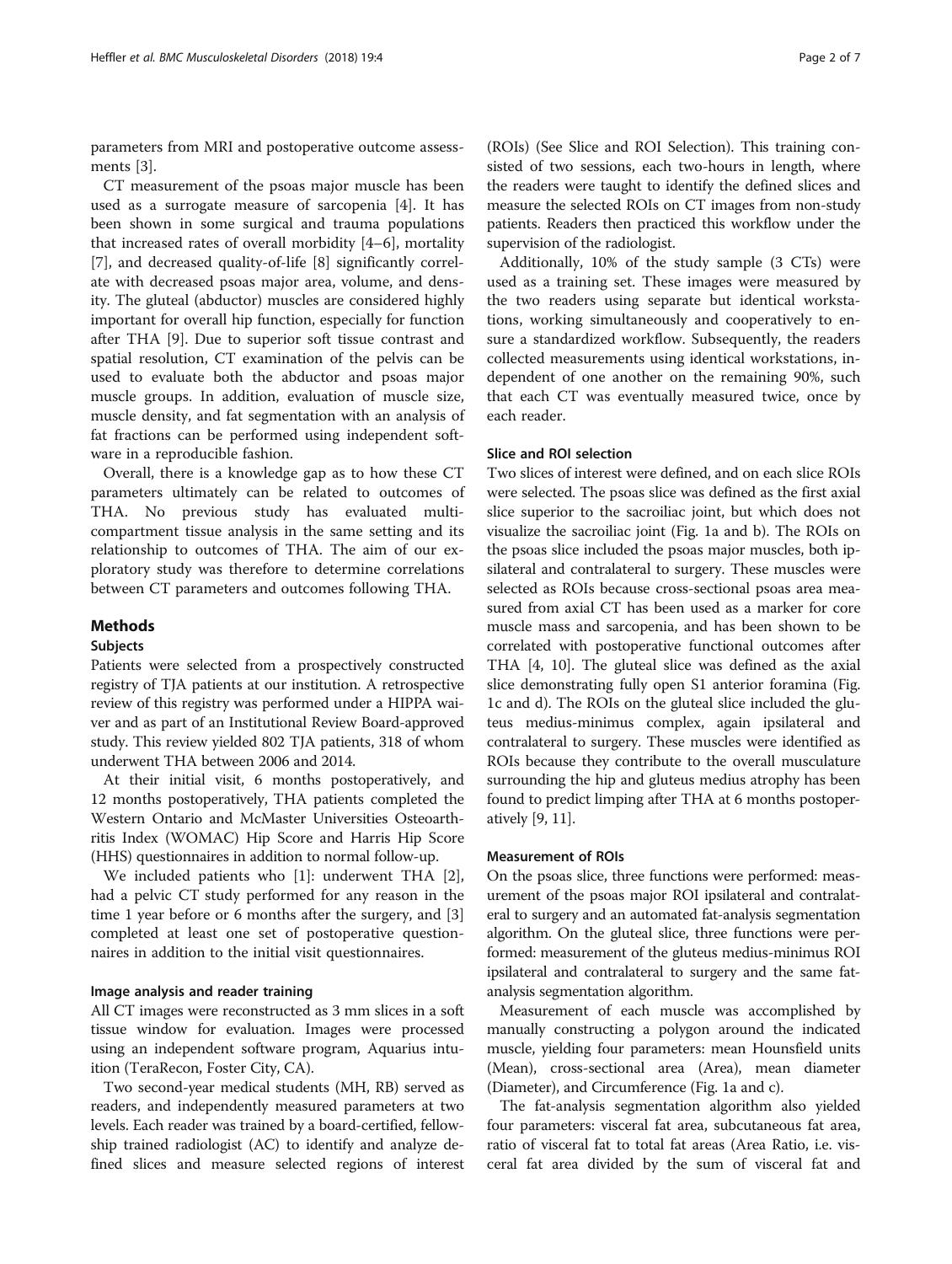<span id="page-2-0"></span>

subcutaneous fat areas), and the waist circumference of the patient (Outer Circumference) (Fig. 1b and d).

## Statistical analysis

A sensitivity analysis was performed between the study group and the overall THA group to determine whether the study sample differed significantly from the excluded registry population in demographic or clinical factors. Inter-reader agreement was assessed using the intraclass correlation coefficient (ICC) value for each measurement. Average measurements between the two readers were used for this analysis.

Additionally, univariate and multiple regression analyses were performed to determine the association between measurements and postsurgical outcome scores. The CT measurements and demographic data were used as independent variables and change in WOMAC and HHS were response variables. Change in WOMAC and HHS was defined as the difference between 12-month and initial scores.

In the multiple regression analysis, all CT measurements together with age, BMI, height, weight, and sex were initially included. A stepwise selection algorithm was then used to select the independent variables that most affected the response variables based on the F statistic. Using the selected independent variables, a multivariate model was constructed which was used to predict change in WOMAC and HHS.

All *p*-values of less than 0.05 were considered to be statistically significant. All statistical analysis was performed using Statistical Analysis Software (SAS Institute, Cary, NC).

## Results Subjects

Of the 318 THA patients in the registry, 13.2% (42/318) had a CT study performed in the indicated time frame. Of those 42 patients who underwent CT imaging, 66.7% (28/42, 17 females, 11 males) had a complete set of postoperative questionnaires (Fig. 2). Mean (+/− standard deviation) age was  $54.4$  +/- 14.8 years, height was 165.9 +/− 9.0 cm, weight was 80.0 +/− 19.3 kg, and mean BMI was 29.0 +/− 6.3 kg/m<sup>2</sup> . Mean (+/− standard deviation) initial WOMAC score was 62.7 +/− 18.4 and initial HHS was 38.4 +/− 17.8.

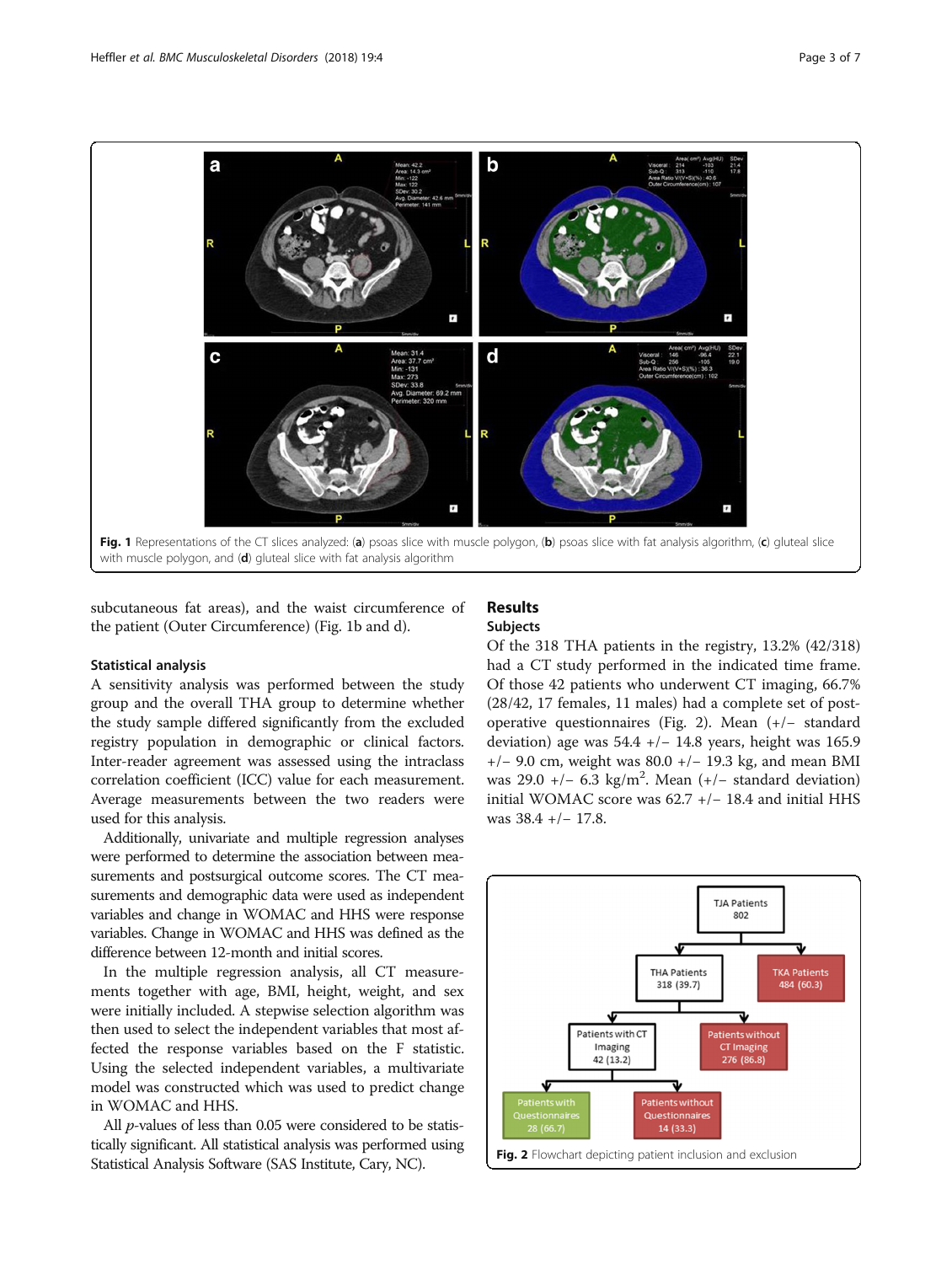| Parameter                 | Excluded $(n = 290)$ | Included $(n = 28)$ | $p$ -value | Registry THA Patients ( $N = 318$ ) |
|---------------------------|----------------------|---------------------|------------|-------------------------------------|
| Weight (kg)               | $86.38 \pm 19.95$    | $80.00 \pm 19.25$   | 0.089      | $85.88 \pm 19.65$                   |
| Height (cm)               | $170.2 \pm 11.4$     | $165.92 \pm 8.98$   | 0.042      | $170.2 \pm 11.1$                    |
| BMI                       | $29.69 \pm 5.73$     | $28.96 \pm 6.29$    | 0.588      | $30.07 \pm 11.87$                   |
| Age                       | $57.20 \pm 12.57$    | $54.43 \pm 14.76$   | 0.167      | $58.80 \pm 12.71$                   |
| Initial WOMAC Hip Score   | $58.74 \pm 20.87$    | $62.71 \pm 18.37$   | 0.519      | $59.16 \pm 20.63$                   |
| 12 Month WOMAC Hip Score  |                      | $30.04 \pm 24.75$   |            |                                     |
| WOMAC Hip Score Change    |                      | $-31.74 \pm 27.05$  | -          |                                     |
| Initial Harris Hip Score  | $41.75 \pm 15.66$    | $38.36 \pm 17.77$   | 0.225      | $41.45 \pm 15.86$                   |
| 12 Month Harris Hip Score |                      | $67.08 \pm 21.89$   |            |                                     |
| Harris Hip Score Change   |                      | $27.56 \pm 23.53$   |            |                                     |
| Females                   | 141                  | 17                  |            | 158                                 |
| Males                     | 149                  | 11                  |            | 160                                 |
| Right Sided Surgery       | 141                  | 12                  |            | 153                                 |
| Left Sided Surgery        | 134                  | 16                  |            | 150                                 |
| <b>Bilateral Surgery</b>  | 15                   | $\mathbf{0}$        |            | 15                                  |

Table 1 Sensitivity analysis between the study group and overall registry

## Statistical analysis

The study population was found to be similar to the overall THA group, with height being slightly different (Table 1). Analysis of agreement between the two readers showed an ICC > 0.85 for all measurements (Table 2). No significant correlation was found between any demographic or CT parameters and change in WOMAC Hip Score.

Significant univariate correlations were found between HHS and age (0.650,  $p = 0.018$ ), height (-1.263,  $p = 0.009$ ), Area Ratio at the psoas slice (Psoas Area Ratio, 0.511,  $p =$ 0.018), and Outer Circumference at the psoas slice (Psoas Outer Circumference, 1.759,  $p = 0.002$ ) (Table [3](#page-4-0), Fig. 3). Additionally, a non-significant trend was found between HHS and the mean Hounsfield units of the gluteus minimus-medius ipsilateral to surgery (Ipsilateral Gluteal Mean, 0.359,  $p = 0.108$ ).

Correlations are reported such that a one unit increase in a given CT measurement is associated with the reported increase in HHS. For example, an increase in height of 1 cm is associated with a 1.263 decrease in HHS, and a one Hounsfield unit increase in Ipsilateral Gluteal Mean is associated with a 0.359 increase in HHS.

The resulting multivariate model that was produced was:

Predicted Change =  $0.42773-1.263$ Height  $+0.650Age + 0.511PAR$  $+1.759POC + 0.359IGM$ 

where PAR is Psoas Area Ratio, POC is Psoas Outer Circumference, and IGM is Ipsilateral Gluteal mean. When

Table 2 Results of inter-reader agreement analysis, with ICC shown for each measurement

| Measurement                                        | <b>ICC Value</b> | Measurement                                      | <b>ICC Value</b> |
|----------------------------------------------------|------------------|--------------------------------------------------|------------------|
| Ipsilateral Iliopsoas Mean (HU)                    | 0.978            | Ipsilateral Gluteal Mean (HU)                    | 0.914            |
| Ipsilateral Iliopsoas Area (cm <sup>2</sup> )      | 0.990            | Ipsilateral Gluteal Area (cm <sup>2</sup> )      | 0.895            |
| Ipsilateral Iliopsoas Diameter (mm)                | 0.989            | Ipsilateral Gluteal Diameter (mm)                | 0.905            |
| Ipsilateral Iliopsoas Perimeter (mm)               | 0.946            | Ipsilateral Gluteal Perimeter (mm)               | 0.957            |
| Contralateral Iliopsoas Mean (HU)                  | 0.959            | Contralateral Gluteal Mean (HU)                  | 0.991            |
| Contralateral lliopsoas Area (cm <sup>2</sup> )    | 0.992            | Contralateral Gluteal Area (cm <sup>2</sup> )    | 0.930            |
| Contralateral Iliopsoas Diameter (mm)              | 0.990            | Contralateral Gluteal Diameter (mm)              | 0.940            |
| Contralateral Iliopsoas Perimeter (mm)             | 0.858            | Contralateral Gluteal Perimeter (mm)             | 0.959            |
| lliopsoas Visceral Fat Area (cm <sup>2</sup> )     | 0.987            | Gluteal Visceral Fat Area (cm <sup>2</sup> )     | 0.980            |
| Iliopsoas Subcutaneous Fat Area (cm <sup>2</sup> ) | 0.965            | Gluteal Subcutaneous Fat Area (cm <sup>2</sup> ) | 0.976            |
| Iliopsoas Area Ratio                               | 0.904            | Gluteal Area Ratio                               | 0.921            |
| Iliopsoas Outer Circumference (mm)                 | 0.9995           | Gluteal Outer Circumference (mm)                 | 0.9999           |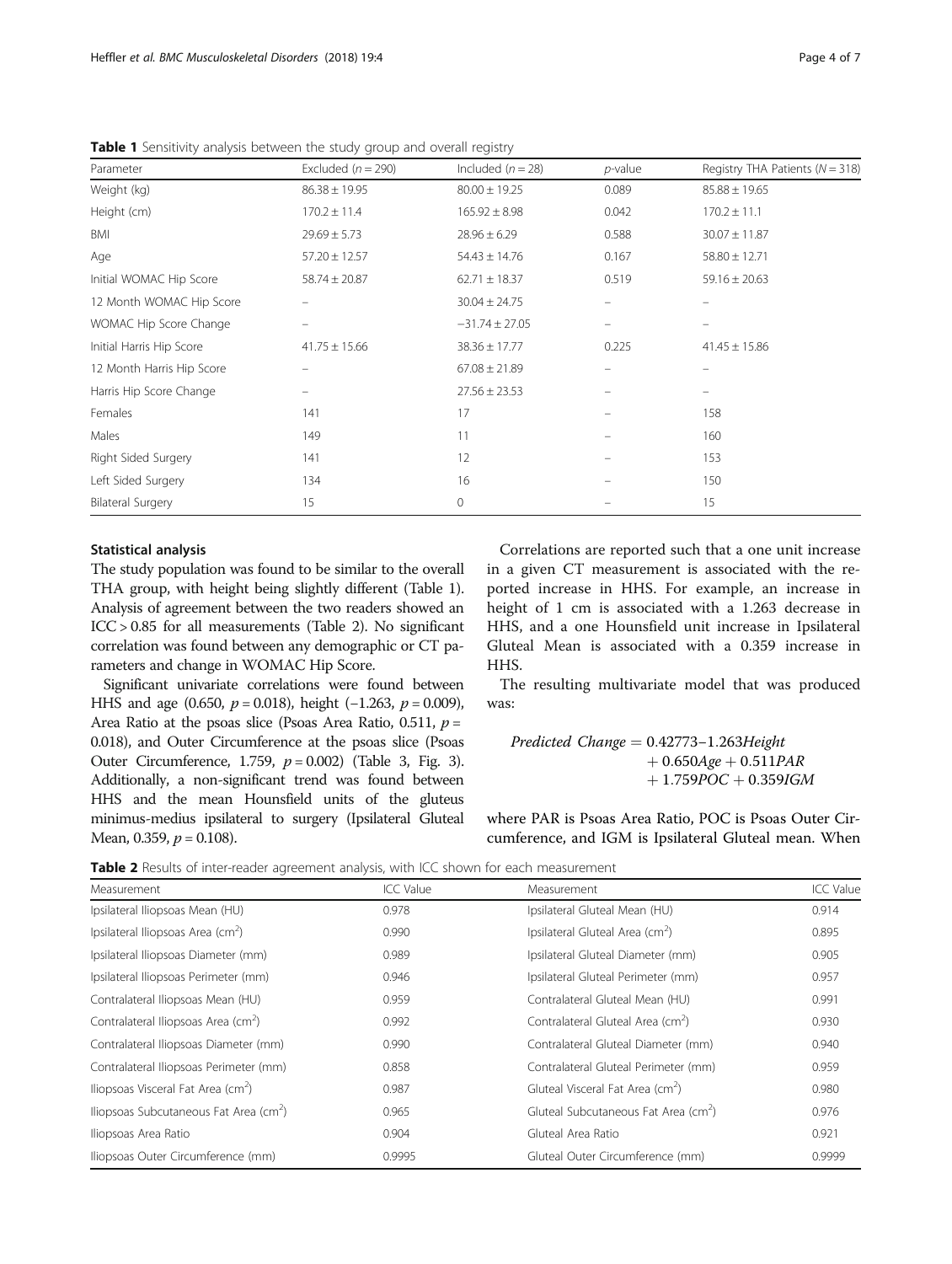<span id="page-4-0"></span>Table 3 Significant results of univariate correlation between change in HHS and demographic and CT parameters

| Parameter                     | Correlation Coefficient | p-value |
|-------------------------------|-------------------------|---------|
| Age                           | 0.65033                 | 0.018   |
| Height                        | $-1.2628$               | 0.009   |
| Iliopsoas Area Ratio          | 0.51126                 | 0.018   |
| Iliopsoas Outer Circumference | 1.75897                 | 0.002   |
| Ipsilateral Gluteal Mean      | 0.35905                 | 0.108   |

used to predict change in HHS for each patient, the model performed with  $R^2$  = 0.5858 (Fig. [4\)](#page-5-0).

## **Discussion**

To the best of the authors' knowledge, this is the first attempt at evaluation of pelvis CT muscle and fat parameters and characterization of their bearing on THA outcomes. The software proved to be reliable in deriving muscle area, density, and circumference from CT images as confirmed by the inter-observer performance. The fat ratios are easily evaluated, yielding reproducible data regarding subcutaneous and visceral fat proportions. Outer waist circumference was also reproducibly measured.

While no significant correlation was found between any CT measurement and change in WOMAC Hip Score, it is apparent that some CT parameters correlated with the postoperative HHS assessment tool. However, some of the correlations we observed are not what would be expected. For instance, larger waist circumferences and higher visceral fat fractions, surrogate markers

of obesity, have been shown to be associated with negative surgical outcomes [[12, 13](#page-6-0)], but in this study, they were found to be associated with improved outcome after THA. We believe this anomaly may be due to the limitations of this study, such as its retrospective nature and relatively small sample size. However, a sensitivity analysis showed that the data adequately represented the overall THA study group.

Our data reflects a preliminary exploration of this topic and future studies should include prospective enrollment and a standardized multivariate statistical approach including intra-reader performance. Quantitative information obtained from preoperative imaging not only holds diagnostic value, it may also aid in prognostication. This information may prove beneficial in preoperative patient counseling and might aid preoperative and postoperative decision-making by identifying subpopulations of patients who may benefit by therapy aimed at improving muscle properties before undergoing THA. A follow-up study should involve prospective recruitment of patients with focus on uniform imaging procedures and consistent collection of outcome data in order to ensure a large sample size. While MRI is also a potential technique for the above measurements, in this retrospective evaluation CTs were available for these patients who uniformly had hip scoring performed prospectively. In addition, the Aquarius software used in this study is more useful for segmentation using CT data. Although MRI can provide fat fraction analysis with recent advanced Dixon techniques, it happens to be

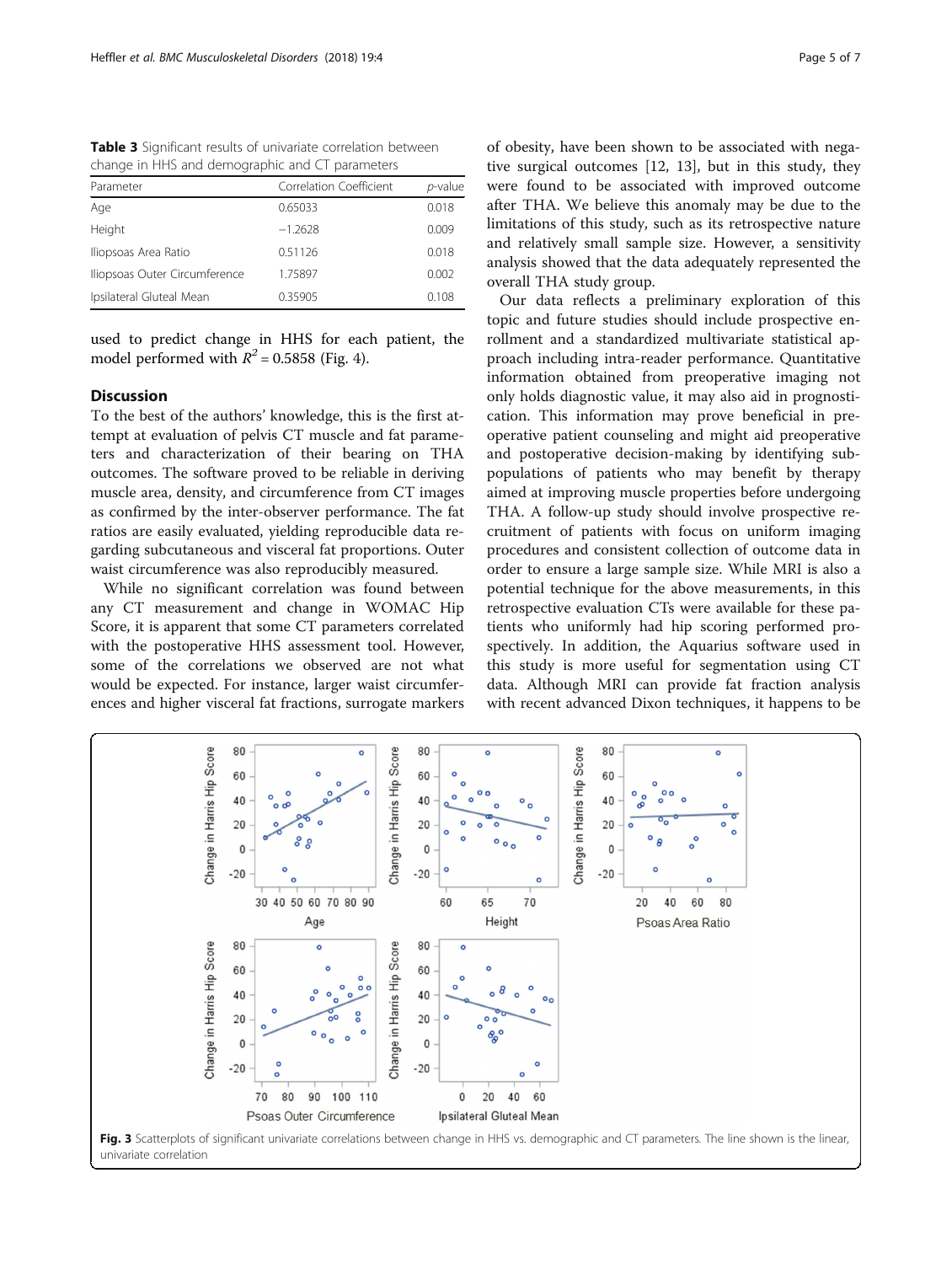<span id="page-5-0"></span>

a more expensive study and the imaging may be limited by metal artifacts due to hip prosthesis. There has been recent encouraging work on muscle and fat composition using MRI with qualitative and quantitative muscle and fat fraction analyses yielding meaningful correlations of muscle volume and intramuscular steatosis with muscle power and post-surgical outcomes [[14](#page-6-0)–[17\]](#page-6-0). Similar work could be potentially performed in THA population using metal reduction techniques. Lastly, volumetric multislice evaluation is now available with recent software upgrades. In a future study, it could be employed using a similar dataset to determine whether correlations are markedly different from those presented in this study.

## Conclusions

To conclude, multi-compartment tissue parameters derived from cross-sectional CT imaging can be useful as an additional preoperative planning tool for THA and establish a foundation for future prospective studies in this domain to expand validity of our preliminary results.

## Abbreviations

CT: Computed Tomography; HHS: Harris Hip Score; ICC : Intra-class Correlation Coefficient; MRI: Magnetic Resonance Imaging; THA: Total Hip Arthroplasty; TJA : Total Joint Arthroplasty; WOMAC: Western Ontario and McMaster Universities Osteoarthritis Index

#### Acknowledgements

The authors acknowledge and thank Robert W. Bucholz, MD, who assembled the TJA registry over many years.

#### Funding

Only institutional sources of funding were used for this project.

#### Availability of data and materials

The datasets used and analysed in this study are available from the corresponding author on reasonable request.

## Authors' contributions

The study was conceived by HB, AC, and MH. The study was designed by HB, AC, and MH. Data was acquired by MAH, RB, and HB. YX was responsible for the quality of the data, statistical data analysis, and data interpretation. The manuscript was prepared by MAH, RB, and AC. DH provided guidance for improvement of the manuscript content by revising it critically and advising inclusion of new, intellectually important content. The manuscript was edited by MAH, RB, AC, and DH. The manuscript was reviewed and approved for final publication by all authors.

## Ethics approval and consent to participate

This retrospective study was approved by the Institutional Review Board of UT Southwestern Medical center with reference number STU 042014–073, and informed consent was waived by the IRB due to the retrospective nature of the study. The TJA registry examined in the present study was was created in concordance with and after approval by the Institutional Review Board of UT Southwestern Medical Center with reference number STU 122010–071, and written, informed consent was obtained prior to inclusion in the registry.

## Consent for publication

Not applicable.

#### Competing interests

AC is a consultant for Siemens regarding MSK CAD in areas not related to this study. DH and AC also serve on the editorial board of this journal, BMC Musculoskeletal Disorders. The authors declare no other competing interests.

#### Publisher's Note

Springer Nature remains neutral with regard to jurisdictional claims in published maps and institutional affiliations.

#### Author details

<sup>1</sup>Department of Orthopedic Surgery, University of Texas Southwestern Medical Center, Dallas, TX, USA. <sup>2</sup> Department of Radiology, University of Texas Southwestern Medical Center, 5323 Harry Hines Blvd, Dallas, TX 75390-8896, USA. <sup>3</sup>Department of Radiology, Boston University Medical Center, Boston, MA, USA.

## Received: 24 May 2017 Accepted: 27 December 2017 Published online: 08 January 2018

#### References

- Kurtz S, Ong K, Lau E, Mowat F, Halpern M. Projections of primary and revision hip and knee arthroplasty in the United States from 2005 to 2030. J Bone Joint Surg Am. 2007;89:780–5.
- 2. Ong KL, Mowat FS, Chan N, Lau E, Halpern MT, Kurtz SM. Economic burden of revision hip and knee arthroplasty in Medicare enrollees. Clin Orthop Relat Res. 2006;446:22–8.
- 3. Wiater BP, Koueiter DM, Maerz T, et al. Preoperative deltoid size and fatty infiltration of the deltoid and rotator cuff correlate to outcomes after reverse total shoulder arthroplasty. Clin Orthop Relat Res. 2015;473:663–73.
- 4. Jones KI, Doleman B, Scott S, Lund JN, Williams JP. Simple psoas crosssectional area measurement is a quick and easy method to assess sarcopenia and predicts major surgical complications. Color Dis. 2015; 17:O20–6.
- 5. Joglekar S, Asghar A, Mott SL, et al. Sarcopenia is an independent predictor of complications following pancreatectomy for adenocarcinoma. J Surg Oncol. 2015;111:771–5.
- 6. Cornet M, Lim C, Salloum C, et al. Prognostic value of sarcopenia in liver surgery. J Visc Surg. 2015;152:297–304.
- 7. Englesbe MJ, Patel SP, He K, et al. Sarcopenia and mortality after liver transplantation. J Am Coll Surg. 2010;211:271–8.
- 8. Fairchild B, Webb TP, Xiang Q, Tarima S, Brasel KJ. Sarcopenia and frailty in elderly trauma patients. World J Surg. 2015;39:373–9.
- 9. Lachiewicz PF. Abductor tendon tears of the hip: evaluation and management. J Am Acad Orthop Surg. 2011;19:385–91.
- 10. Wakabayashi H, Watanabe N, Anraku M, Oritsu H, Shimizu Y. Pre-operative psoas muscle mass and post-operative gait speed following total hip arthroplasty for osteoarthritis. J Cachexia Sarcopenia Muscle. 2016;7:95–6.